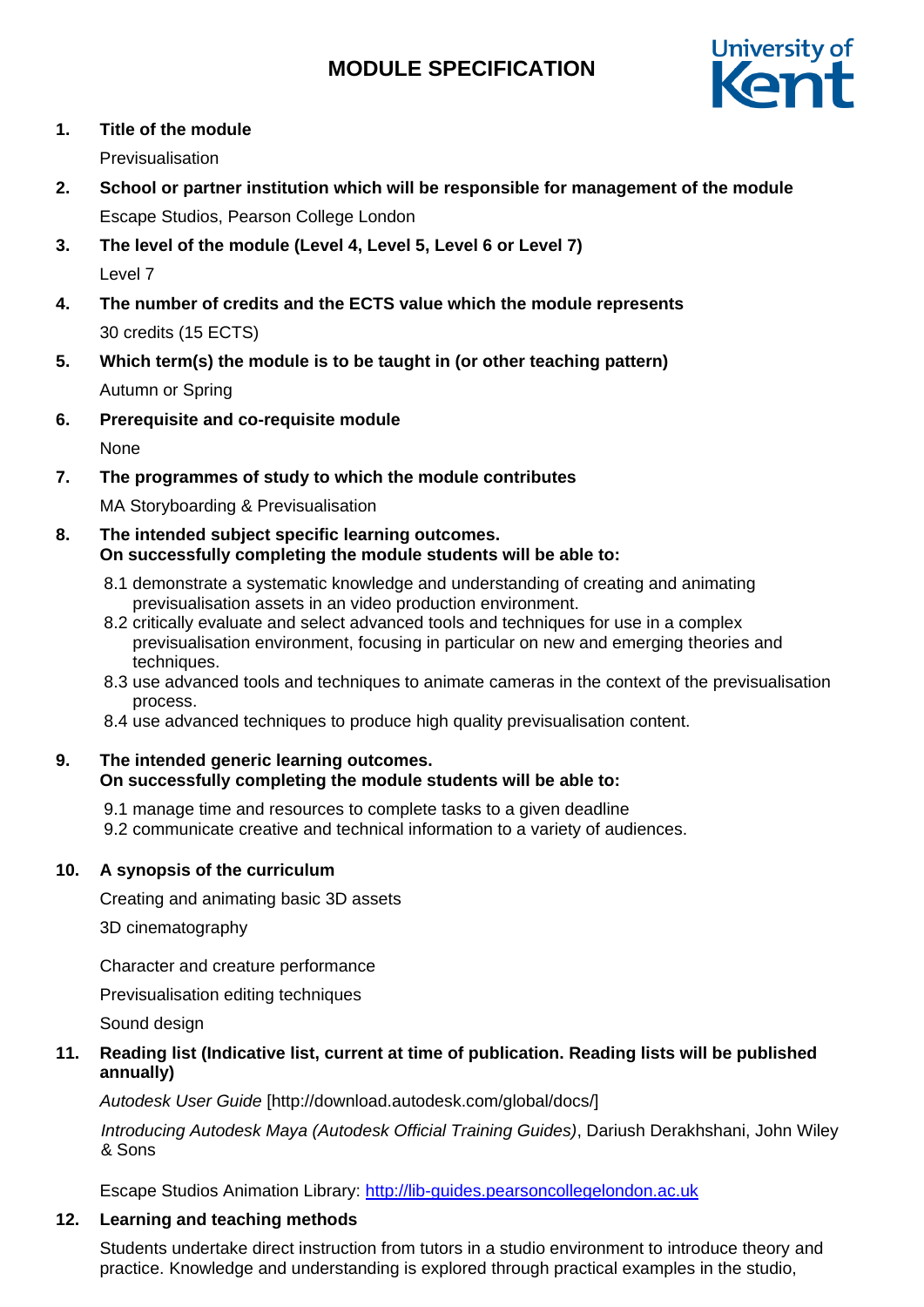# University of Kent

# **MODULE SPECIFICATION**

using examples, demonstrations and analysing student work in the context of the underlying theories and supported by exercises and directed reading, an approach similar to 'action learning' [\[https://www.heacademy.ac.uk/knowledge-hub/action-learning-0\]](https://www.heacademy.ac.uk/knowledge-hub/action-learning-0). Practice and practical work is supervised by tutors and supported by studio assistants. Additional materials and support is provided through the VLE.

Tutor-led studio sessions: 135 hours

Studio assistant supported practice: 45 hours

Directed study: 120 hours

#### **13. Assessment methods**

13.1 Main assessment methods

Coursework 60%

This is a practical project involving the creation of 3D assets to execute a previsualisation of a video project (LO 8.1, 8.2, 8.3, 8.4, 9.1)

Reflective Log (blog or website) (3000 words) 30% (LO 8.1, 8.2, 8.3, 8.4, 9.1)

Individual presentation (15 minutes) 10% (LO 8.1, 8.2, 9.2)

13.2 Reassessment methods

#### **14. Map of module learning outcomes (sections 8 & 9) to learning and teaching methods (section 12) and methods of assessment (section 13)**

| <b>Module learning outcome</b>         | 8.1 | 8.2 | 8.3 | 8.4 | 9.1 | 9.2 |
|----------------------------------------|-----|-----|-----|-----|-----|-----|
| Learning/ teaching method              |     |     |     |     |     |     |
| Tutor-led studio sessions              | X   | X   | X   | X   |     |     |
| Studio assistant supported<br>practice |     | X   | X   | X   |     |     |
| <b>Directed Study</b>                  | X   |     |     |     | X   | X   |
| <b>Assessment method</b>               |     |     |     |     |     |     |
| <b>Coursework</b>                      | X   | X   | X   | X   | X   |     |
| <b>Reflective Log</b>                  | X   | X   | X   | X   | X   |     |
| <b>Presentation</b>                    | X   | X.  |     |     |     | X   |